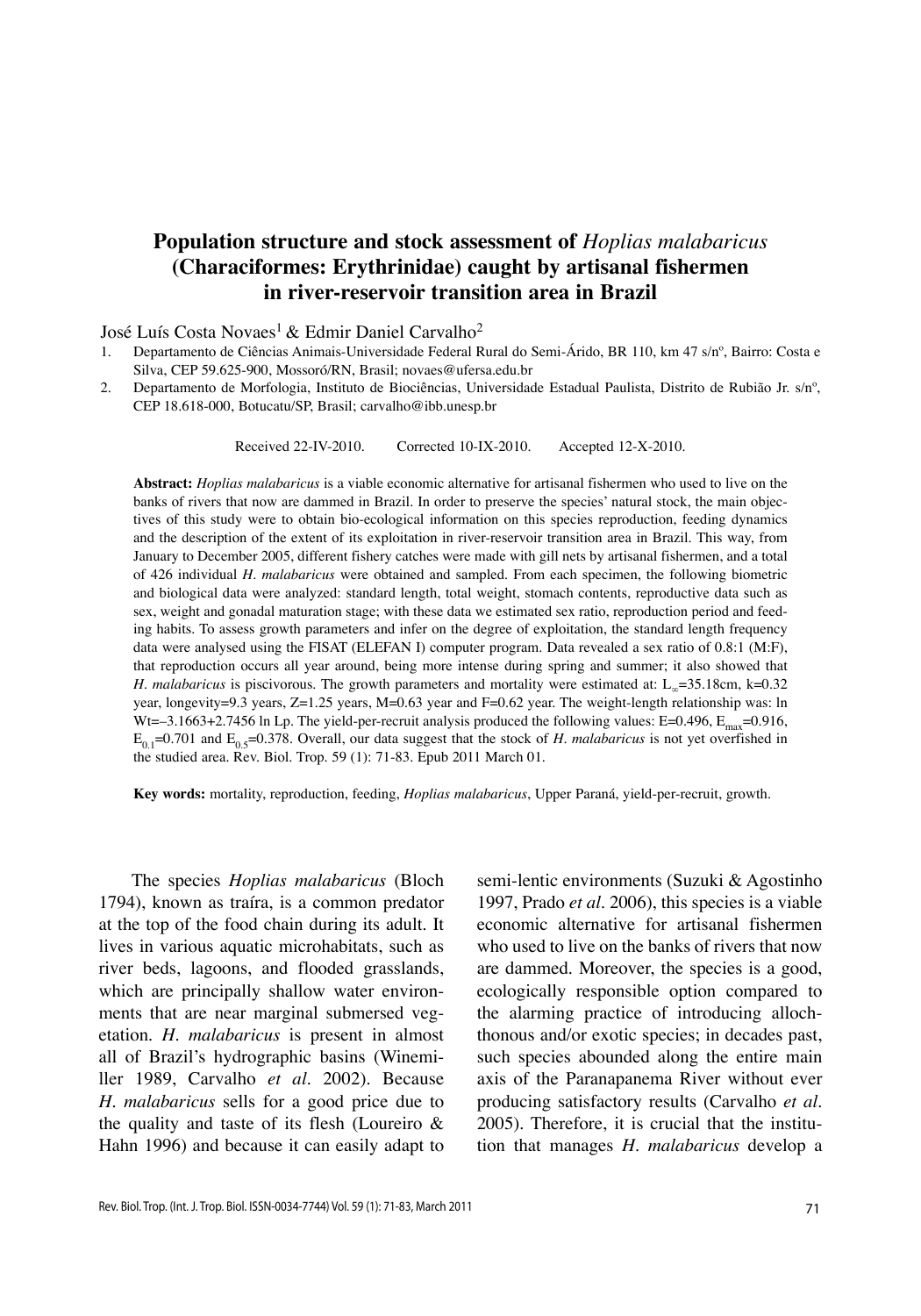management and conservation program to i) preserve this economically viable and sustainable artisanal fishery in traditional riverine communities and ii) mitigate the damages occasioned on a local and regional scale by building large reservoirs.

At the Jurumirim Reservoir, which is located in the upper Paranapanema River Basin, artisanal fishing is practiced by a small group of fishermen (approximately 24 families) living in a small village on the banks of the Paranapanema River, at the point where it empties into the reservoir. Carvalho *et al*. (1998) reported that the aquatic resources in the reservoir consist mainly of native species, despite the unsuccessful and indiscriminate attempts made by fish stocking programs during the 1970/1980 by the former energy concessionaire in compliance with then prevailing legislation. A survey conducted in this small fishing community reported the productivity of the fishery to be 15.7 kg/ha/year, with a yield of 12.5 tons/year; the stretch of river surveyed is one of the most productive among the reservoirs of the Upper Paraná River Basin and *H. malabaricus* is one of its principal fish species (Novaes 2008). Therefore, bio-ecological studies and assessment of the population dynamics of *H. malabaricus* are necessary to estimate the current stock in this unique section of the reservoir. Results of such studies can be used to regulate fishery activities within the context of multiple uses of the open public water resources.

The aim of this survey was to characterize the population biology of *H. malabaricus*. In particular, we evaluated reproduction (e.g., breeding season and possible influences of environment and/or limnological variables on reproduction dynamics), feeding, growth parameters  $(L_{\infty}, k)$  and mortality (total, natural and fishery). We also estimated the present day stock of this species using Beverton & Holt's yield-per-recruit analysis by model based on data from the artisanal fisheries catches.

# MATERIALS AND METHODS

**Data collection:** *H. malabaricus* specimens were caught on a monthly basis with gill nets (with meshes with 10cm between opposing knots) by artisanal fishermen, from January to December 2005. The fish were landed at the fishing village of Bairro da Ponte, which is located at the mouth of the Paranapanema River at the point where it empties into the Jurumirim Reservoir (23º28'30" S - 48º37'59" W). This stretch of the Paranapanema River is characterized by a transition ecosystem between river and reservoir; it features various marginal oxbowtype lagoons and reasonably well-preserved segments of riparian woods (Carvalho *et al.* 2009). This study analyzed a total of 426 fish. For each specimen sampled, total weight (g), standard length (cm), sex, gonad weight (g) and maturation stage were determined. The stomachs that were partially full and full (repletion degree) were extracted, weighed and fixed in 5% formaldehyde for later analysis.

Each month the following limnological variables were measured *in situ* with a Horiba model U22 water quality analyzer: pH, water temperature, dissolved oxygen and electrical conductivity. The transparency of the water was also determined *in situ* using a Secchi disk. Water samples (~500ml) were collected in appropriate bottles for laboratory analysis of total alkalinity and chlorophyll *a* contents. In the laboratory, the total alkalinity was estimated by titration with 0.1 N of  $H_2SO_4$  and chlorophyll *a* content was estimated using Millipore AP20 membranes and cold acetone (90%) extraction (Nogueira *et al.* 1999). The limnological variables and water samples were obtained at a distance of approximately 50m from the river bank. Information about monthly accumulated rainfall and the reservoir's water level benchmark was supplied by the concessionaire of the Jurumirim Hydroelectric Plant (Duke-Energy Generation Paranapanema).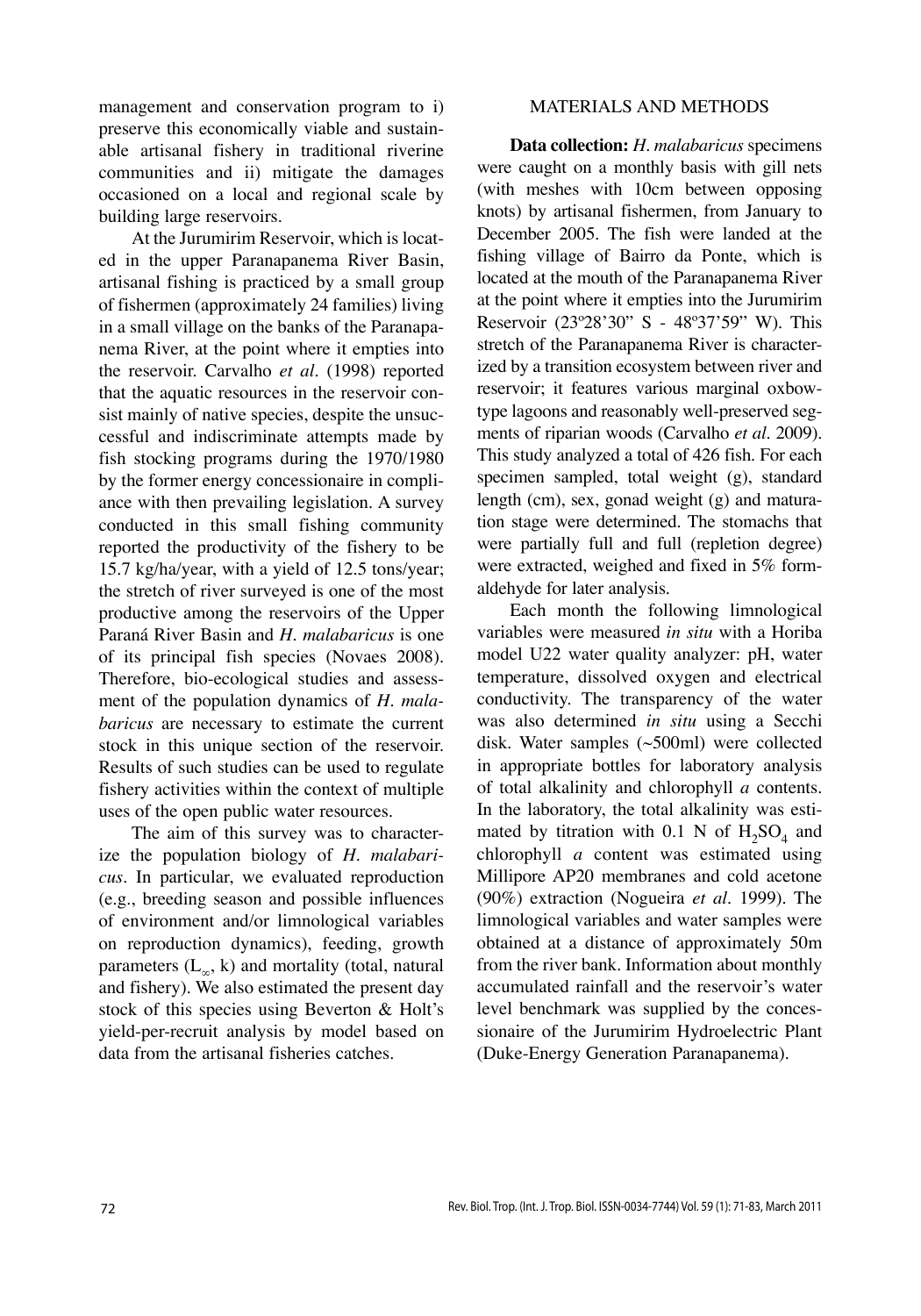**Data analysis:** To analyze reproduction dynamics and feeding data, the data were grouped into the following seasons: summer (January, February, March of 2005), autumn (April, May, June of 2005), winter (July, August and September of 2005) and spring (October, November and December of 2005).

**Reproduction dynamics:** The sex ratio was ascertained using the gender data from the 426 individuals sampled; the data were subjected to the  $\chi^2$  test (p<0.05) to test the null hypothesis that the sex ratio was 1:1.

Because the reproduction characteristics of females are better than those of males as an indicator of the reproduction period (Wootton 1995), only individuals of the female sex (240 individuals) were used to analyze reproduction dynamics. The following parameters were evaluated: i) the seasonal distribution of the macroscopic stages (immature, maturing, ripe, spent, and at rest) of development of the gonads; and ii) variation of the mean gonadosomatic index (GSI) (weight of gonads expressed as a percentage of body weight) as a function of time. A one-way ANOVA (p<0.05) was used to test the null hypothesis that the GSI mean values were the same during all seasons. The abiotic data did not meet the normality and homogeneity of variance criteria required for the use of parametric statistics, so we used the non-parametric Spearman correlation (p<0.05) to investigate the relationship between GSI and limnological and environmental variables.

**Feeding:** Only stomachs with contents were analyzed (n=101). Stomach contents were extracted, sorted, separated by item, counted and weighed. The food items were grouped into taxonomic categories (Family or Order) or in large groups. Occurrence frequency and group volumes (Hyslop 1980) were calculated and used to calculate the food index (IAi) proposed by Kawakami & Vazzoler (1980). The IAi results are shown as a percentage.

**Length-weight relationships:** For this analysis we used data from all 426 individuals. Exploratory data analysis (*t* test) showed no statistical difference in the value of b between females and males, thus we grouped males and females for further analysis. To examine the length-weight relationship, we used the following mathematical expression after logarithmic transformation of the data: ln Wt=a+blnLp, where Wt=total weight, Lp=standard length, a=a constant and b=inclination of slope. The parameters a and b were evaluated using the least squares method (Zar 1996). A *t* test (p<0.05) was performed to test the null hypotheses that b=0 and b*=*3 (isometric condition).

**Length growth:** Based on the monthly distributions of standard length frequency, the following growth parameters were obtained:  $L_{\infty}$ =asymptotic standard length (cm) and k=growth coefficient (years). These parameters were evaluated using the ELEFAN I routine within the computer program FiSAT II (Gayanilo Jr. *et al.* 2005), which is based on the Von Bertalanffy equation:  $L_t = L_\infty [1 - \exp(-k(t-\frac{1}{2}))(1-\exp(-k(t-\frac{1}{2})))$ <sup>t(0)</sup>)], where L<sub>t</sub>=length in age t, L<sub>∞</sub>=asymptotic standard length; k=growth coefficient and t 0=parameter referring to length of fish at birth.

**Length and age structure:** The lengthage structure was evaluated using the Von Bertalanffy equation (described above). We use the parameters  $L_{\infty}$  and k calculated in this paper and replaced *t* with ages that ranged from 0 to 9.5 years. The parameter  $t_0$  was considered to be 0 because biologically speaking it is not significant (Sparre & Venema 1997).

**Longevity potential:** This parameter was evaluated using Pauly's equation (1980):  $T_{\text{max}}$ ≈3/K.

**Mortality rate:** The natural mortality rate was evaluated using Pauly's (1980) empirical model: lnM=– 0.0152–0.279lnL<sub>∞</sub>+0.6543lnK+0.4634lnT, where  $L_{\infty}$  and k are the growth parameters obtained in this study from the Von Bertalanffy equation and T=mean water temperature (°C), which was 21.6°C. Total mortality rate (Z) was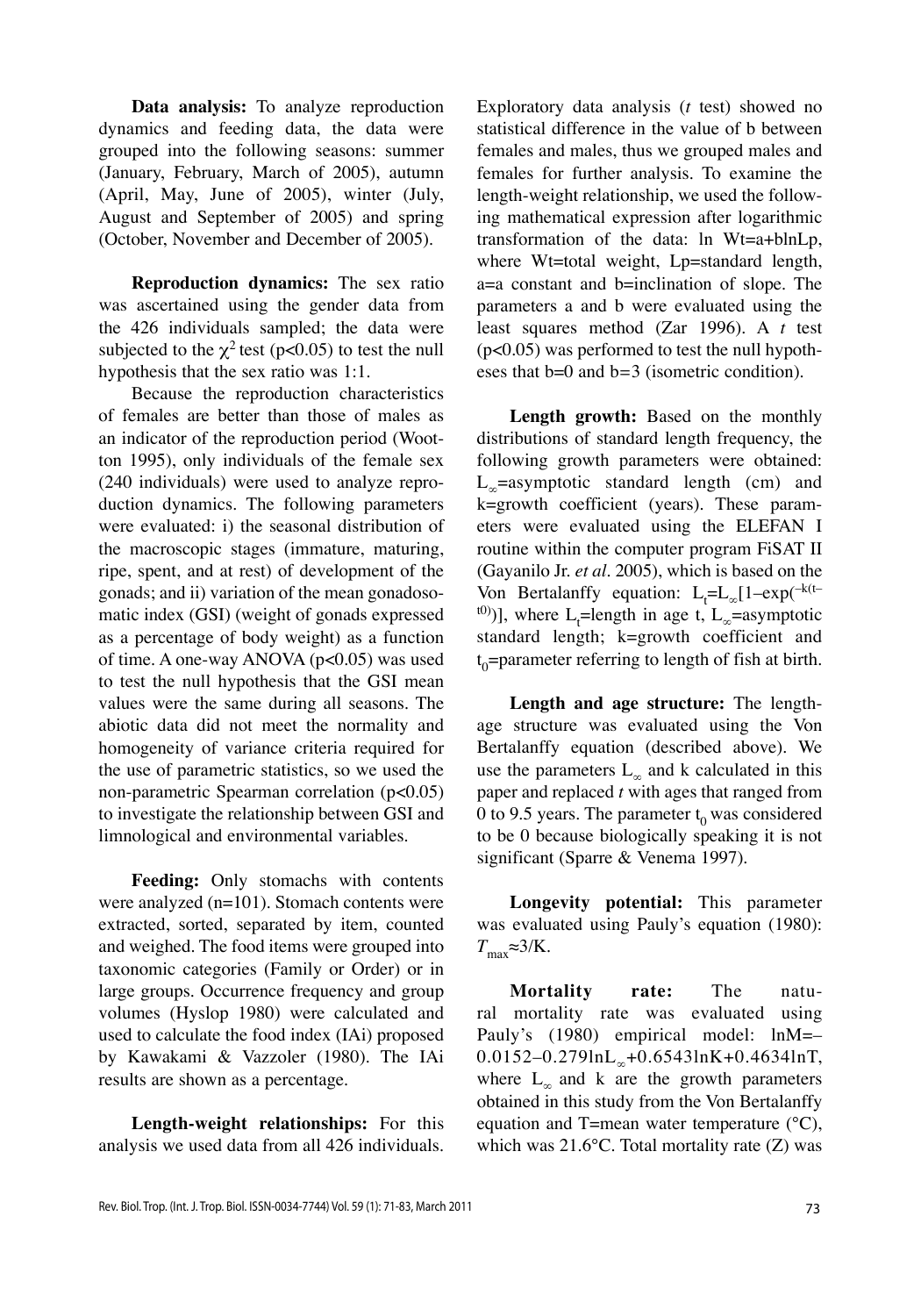estimated using the following two techniques in an effort to diminish the degree of uncertainty associated with this evaluation: (i) Beverton & Holt's model:  $Z=k*(L_{\infty}-L_{m})/(L_{m}-Lc)$ , where Lc=mean length of first capture (i.e., the time at which the fish are recruited for the fishery) and  $L_m$ =mean length starting from Lc. For the purpose of this study Lc was considered to be 19.0cm and  $L_m$  was 22.3cm.  $L_\infty$  and k were obtained from the Von Bertalanffy equation; (ii) Ault & Ehrhardt's model:  $[(L_{\infty}-L_{\max})/(L_{\infty}-Lc)]$  $z/k=Z(Lc-L)+k(L_{\infty}-L_m)/Z(L_{max}-L_m)+k(L_{\infty}-L_m)$  $L_m$ ), wher  $L_{\text{max}}$ =the largest individual sampled (33.3cm) and  $L_{\infty}$ , Lc,  $L_{\text{m}}$  and k are the same parameters described above. The mortality rate due to fishing (F) was calculated as the difference between the total mortality rate (Z) and the natural mortality rate  $(M)$  (i.e., F=Z–M).

**Relative yield per recruit: (Y'/R):** This parameter was calculated using Beverton & Holt's method and the Knife Edges option in the program FiSAT II (Gayanilo Jr. *et al.* 2005) according to the following model:  $Y'/R = EU^{M/K}[1-(3U/1+m)+(3U^2/1+2m) U^3/1+3m$ ], where m=(1–E)/(M/k)=k/Z; U=1–  $(Le/L_{\infty})$  and E=F/Z (exploitation rate). Because the values Z and F calculated using Beverton  $\&$ Holt's method and Ault & Ehrhardt's method were similar, we opted to use the data obtained by the first technique for further analysis. FiSAT II also was used to evaluate the following:  $E_{\text{max}}$  (exploitation rate of maximum sustainable yield);  $E_{0,1}$  (exploitation rate at which the marginal increment of  $Y'/R$  is 10% of its virgin stock) and  $E_{0.5}$  (exploitation rate that will result in a 50% reduction of the non-exploited biomass).

Biomass per recruit (B'/R): This parameter is a measure of the mean survivor biomass as a function of the mortality caused by the fishery. It was evaluated using the mathematical expression:  $B'/R = (Y'/R)/F$ , where  $Y'$ R=relative yield per recruit and F=mortality caused by the fishery.

### RESULTS

Reproduction dynamics: In this study, males represented 43.7% of the fish captured (n=186) and females represented 56.3% (n=240), which resulted in the following M:F ratio:0.8:1 ( $\chi^2$ =6.594, p<0.0102). Seasonally, males predominated in summer [males=38% (51.4%), M:F=1:0.9;  $\chi^2$ =0.014, p<0.9075] and females during the remaining seasons of the year: autumn [females= $68\%$  (57.1%), M:F=0.7:1,  $\chi^2$ =2.151, p<0.1425]; winter [females=64% (52.0%), M:F=0.9:1,  $\chi^2$ =0.23, p<0.7183] and spring [females=72% (65.5%), M:F=0.5:1,  $\chi^2$ =9.90, p<0.0017]. Specimens of ripe females were sampled during all four seasons of the year but the relative frequencies  $(\%)$  were higher in summer (72.2%) and spring (73.6%) (Fig. 1). The statistical analysis rejected the null hypothesis of equal mean values of the GSI (ANOVA, F  $_{(3.236)}=43.979$ , p<0.0000) and revealed that values in spring and summer were statistically different (higher) than those in autumn and winter (Fig. 2). Spearman correlation analysis showed that the highest correlations occurred between GSI and temperature, precipitation, (positive) and the water level benchmark (negative) (Table 1).

**Feeding:** The diet of *H. malabaricus* consisted almost exclusively of fish. Items such as Anuro, land insects, aquatic insects and vegetable material had little impact on the IAi frequency and totalled <1%. Among the fish items, a seasonal variation in the frequency of the IAi can be clearly observed; in summer the Pimelodidae had a higher frequency (39.12%); in autumn the Curimatidae predominated (with 58.92%) and in winter and spring the Characidae predominated (36.68% and 50.48%, respectively) (Fig. 3).

**Length-weight relationships:** The standard length and total weight of captured specimens ranged from 11.1 to 33.3cm  $(Lp_{\text{average}}=22.0cm; SD=2.2)$  and from 29.59 to  $72\bar{2}.01g$  (Wt<sub>average</sub>=209.7g, SD=67.4),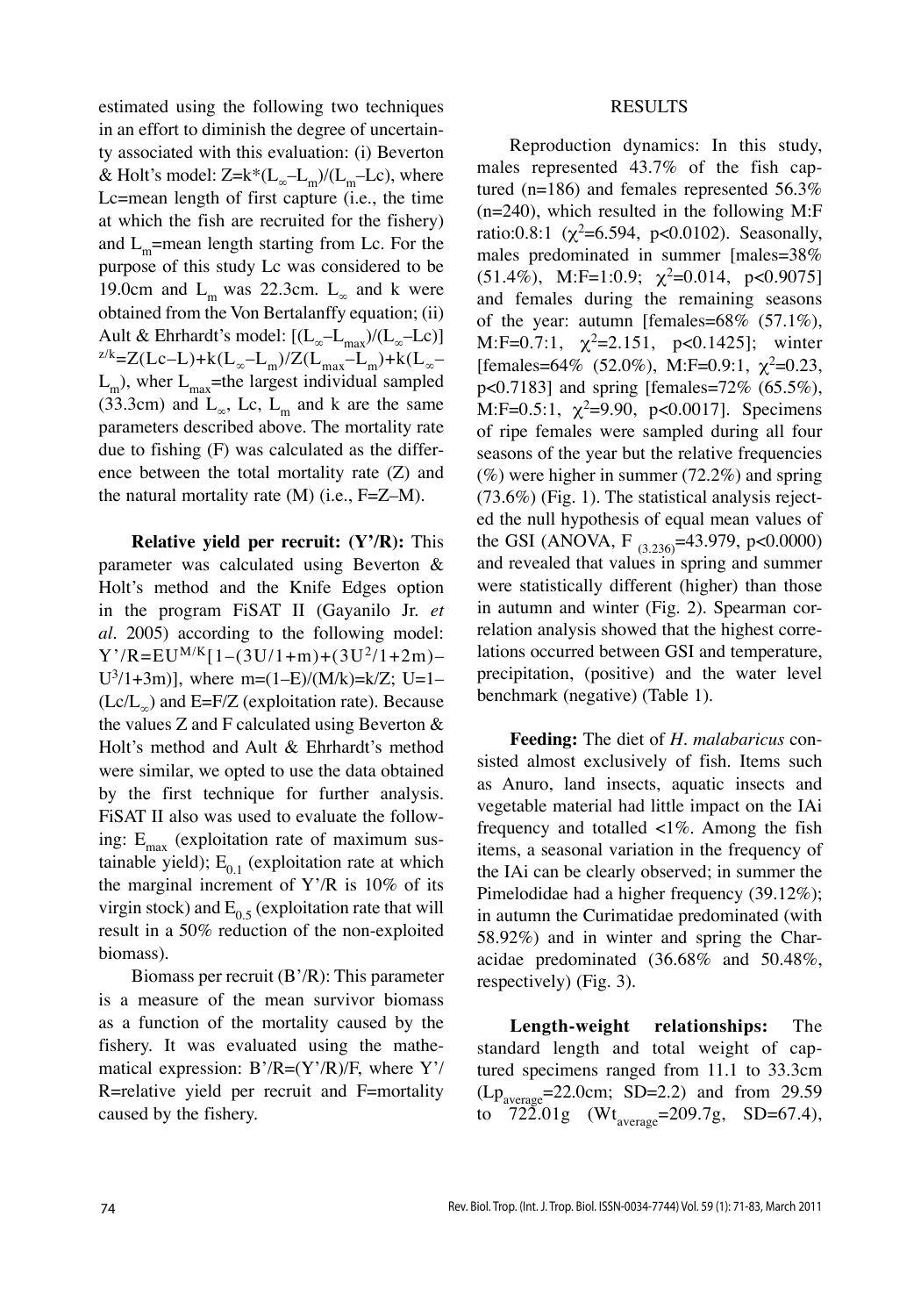

**Fig. 1.** Frequency of gonad development stages of *Hoplias malabaricus* females at Jurumirim reservoir (Upper Paranapanema river), sampled from artisanal fishery.



**Fig. 2.** Gonadosomatic index (GSI) for *Hoplias malabaricus* females at Jurumirim reservoir (Upper Paranapanema river), sampled from artisanal fishery. Different letters indicate the statistical differences (p<0.05).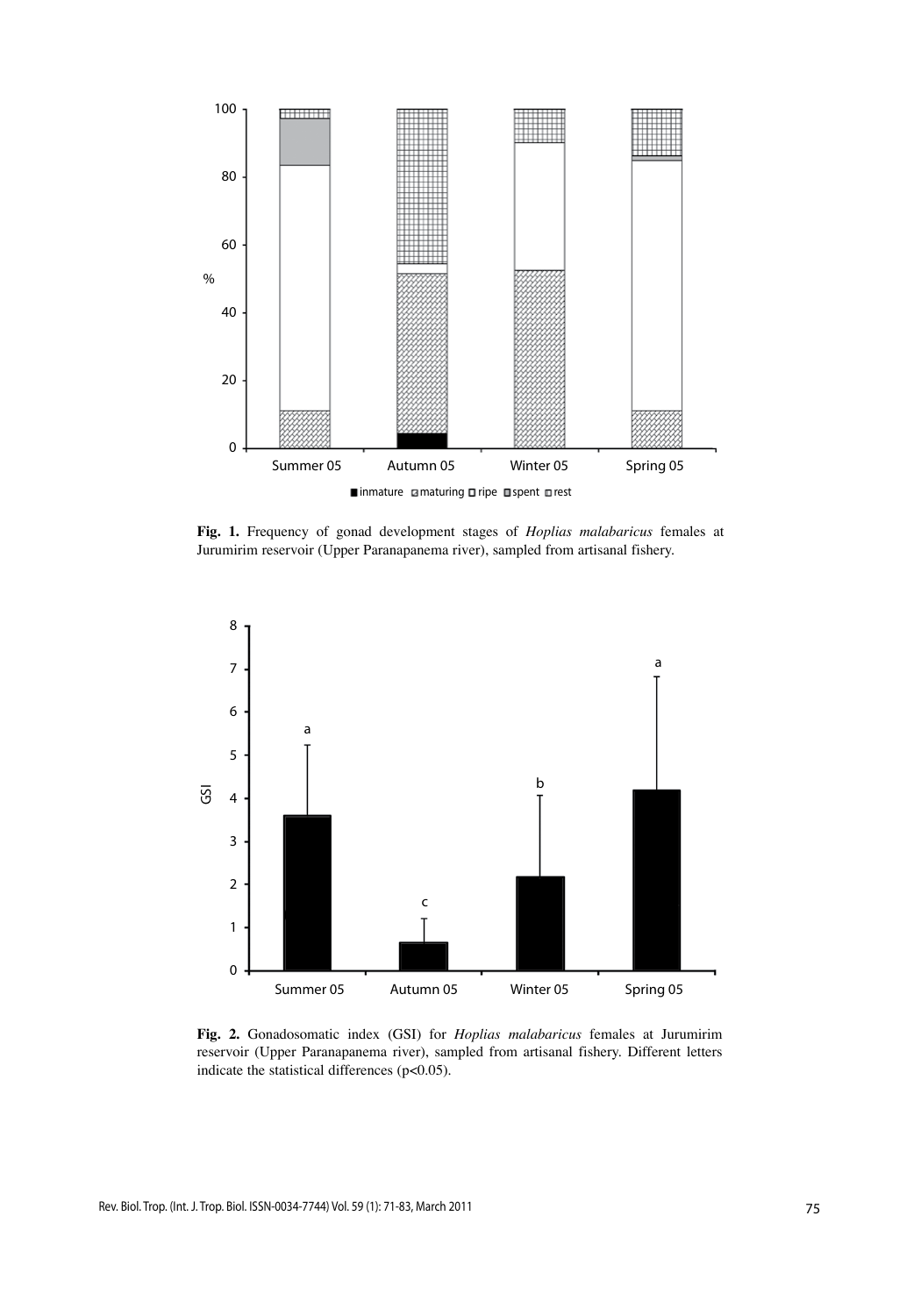#### TABLE 1

*Mean value (minimum – maximum) of limnological and environmental variables measured in the segment of Bairro da Ponte, Jurumirim reservoir (Upper Paranapanema river) during study period*

| Variables                               | Mean value (minimum-maximum) | Correlation | p           |
|-----------------------------------------|------------------------------|-------------|-------------|
| pH                                      | $5.8(4.2 - 7.0)$             | 0.2091      | $< 0.0001*$ |
| Temperature $({}^{\circ}C)$             | $21.5(17.0-25.5)$            | 0.3168      | $< 0.0001*$ |
| Dissolved oxygen $(mg/L)$               | $5.6(2.2-9.1)$               | 0.0040      | 0.4486      |
| Electric conductivity $(\mu s/cm^{-1})$ | 91.3 (50.0-211.0)            | 0.2322      | $< 0.0001*$ |
| Transparency (m)                        | $0.7(0.4-1.4)$               | $-0.0976$   | $<0.001*$   |
| Alcalinity (mEO/L)                      | $0.45(0.36-0.61)$            | 0.1746      | $<0.0001*$  |
| Chlorophyll $a(\mu g/L)$                | 55.5 (17.6-169.2)            | 0.2839      | $< 0.0001*$ |
| Monthly accumulated pluviosity (mm)     | $108.0(0.2-469.4)$           | 0.3181      | $<0.0001*$  |
| Altimetric bench-mark (m)               | 565.4 (563.1-566.9)          | $-0.3204$   | $< 0.0001*$ |

\* Significance p<0.05



**Fig. 3.** Food item frequency distribution of *Hoplias malabaricus* at Jurumirim reservoir (Upper Paranapanema river), sampled per season from subsistence fishery.

respectively. The linear regression of the transformed data for the length-weight relationship can be described by the following equation: ln Wt= $-3.1663+2.7456$  lnLp and R<sup>2</sup>=0.9012. The *t* test result refuted the null hypothesis that  $b=$ zero $(t_{(1.430)}=62.62, p=0.00)$  and that

 $b=3$  ( $t_{(1,430)}=5.90$ , p<0.01), which indicates that *H. malabaricus* exhibits negative allometric growth at the Jurumirim Reservoir.

**Length growth:** The values of the parameters that describe the length growth of *H.*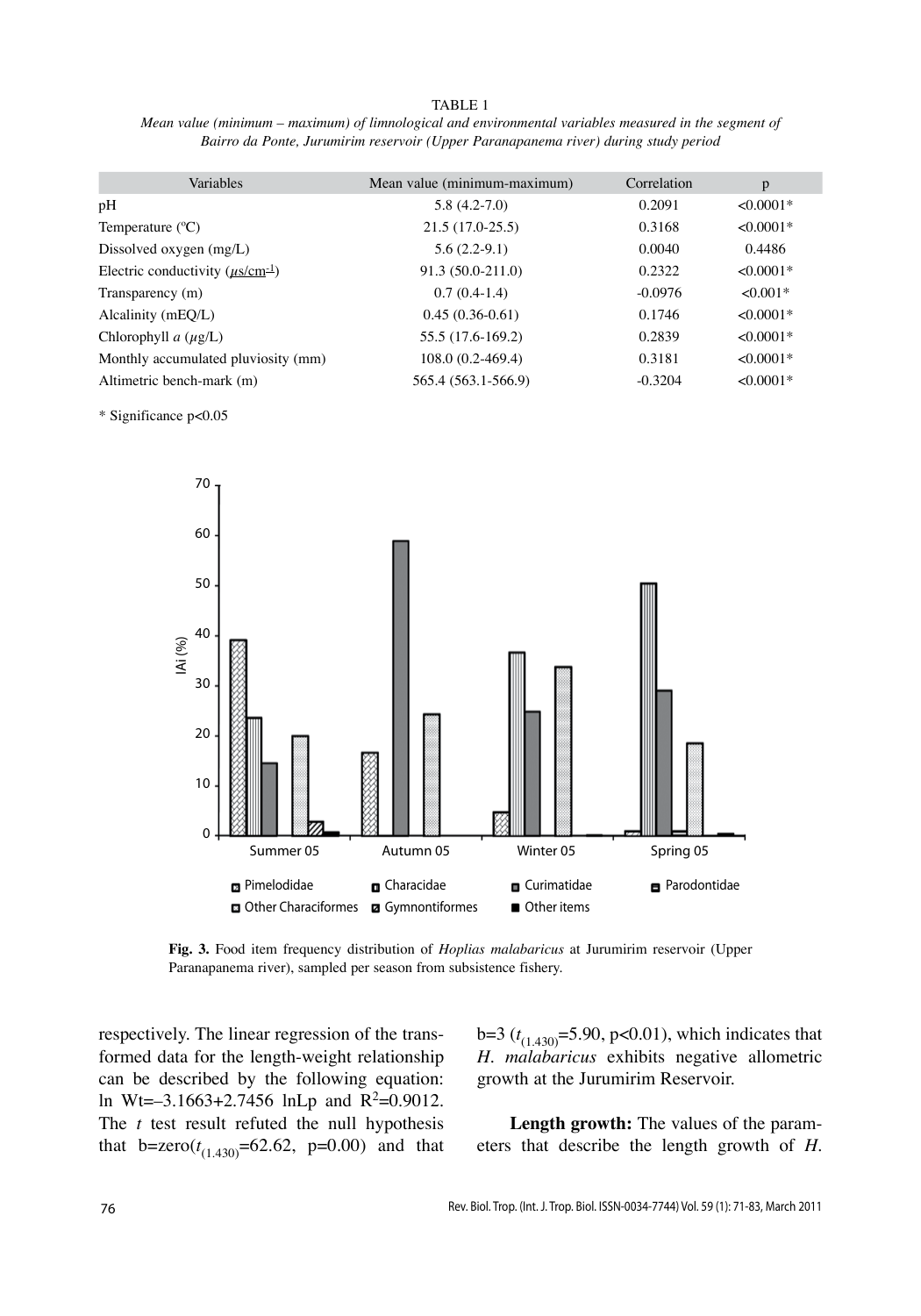*malabaricus* were:  $L_{\infty}$ =35.18cm and k=0.32 year (Table 2). Therefore, the Von Bertalanffy growth equation can be described as follows:  $L_t$ =35.18[1–exp(<sup>-0.32(t–t0)</sup>)]. The length growth curve suggests the presence of four cohorts in the captured sample, although this result is specific to the gear used by the artisanal fishermen in a particular section of the Jurumirim Reservoir (Fig. 4).

#### Table 2

*Parameters of growth, longevity, natural mortality (M), total mortality (Z), fish mortality (F) and relative yield per recruit of* Hoplias malabaricus*, sampled from artisanal fishery at Jurumirim reservoir (Upper Paranapanema river)*

| Parameters                     | Values |
|--------------------------------|--------|
| $L_{\infty}$ (cm)              | 35.18  |
| $k$ (year)                     | 0.32   |
| Longevity (years)              | 9.3    |
| M (year)                       | 0.71   |
| Z (year) Beverton & Holt model | 1.24   |
| Z (year) Ault & Ehrhardt model | 1.25   |
| F (year) Beverton & Holt model | 0.54   |
| F (year) Ault & Ehrhardt model | 0.53   |
| E                              | 0.496  |
| $\mathbf{E}_{\text{max}}$      | 0.916  |
| $E_{0.1}$                      | 0.758  |
| $E_{0.5}$                      | 0.381  |

**Length and age structure:** The lengthage structure of the studied population (Table 3) demonstrated that capture of *H. malabaricus* by the artisanal fishery concentrated on individuals 2.5-4.5 years of age with a standard length of 19.37-26.84cm; these fish represented 96.4% of the population. Individuals between 3.0 and 3.5 years old were the most representative of this kind of fishery in the Jurumirim Reservoir, at 43.1% and 35.6% of the captures, respectively.

**Longevity potential:** The maximum life expectancy of *H. malabaricus* (*t max*) was estimated to be 9.3 years (Table 2).

**Mortality rates:** The natural mortality rate (M) was estimated to be 0.71 year. The total mortality rates calculated using the methods of Beverton & Holt and Ault & Ehrhardt were 1.25 years and 1.24 years, respectively. The mortality rate due to fishing (F) was evaluated to be 0.54 year (Z=model Beverton & Holt) and 0.53 year (Z=model Ault & Ehrhardt) (Table 2). Thus, the rate of natural mortality was higher than the rate of mortality due to fishing (M>F).

**Yield (Y'/R) and biomass (B'/Y) per recruit:** The present exploitation level of the



**Fig. 4.** Length frequency distribution and growth curve in standard length evaluated for *Hoplias malabaricus,* sampled from artisanal fishery at Jurumirim reservoir (Upper Paranapanema river).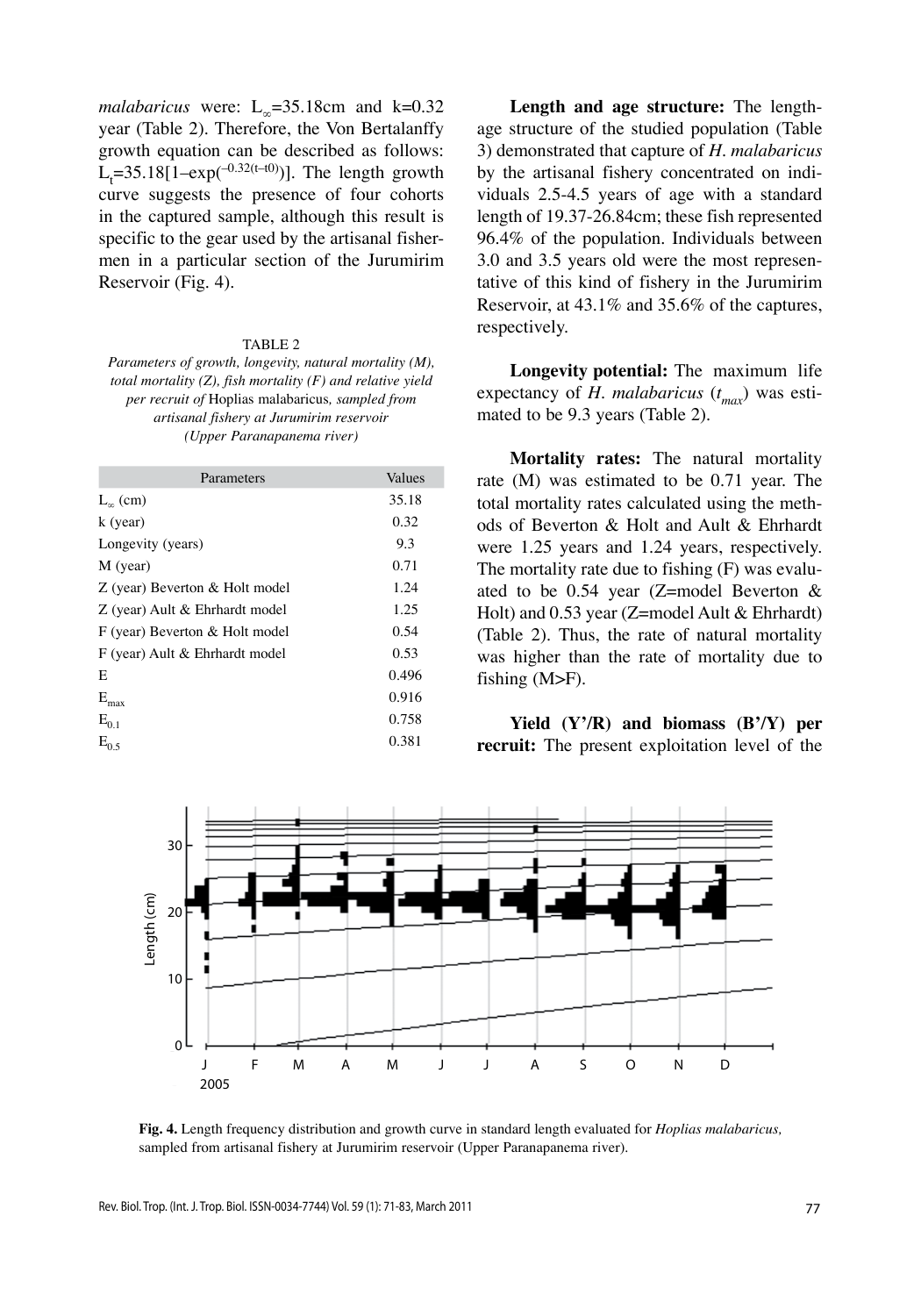#### TABLE 3

*Age – mean standard length structure of* Hoplias malabaricus*, sampled from artisanal fishery at Jurumirim reservoir (Upper Paranapanema river)*

| Relative age<br>(Years) | Mean length<br>(cm) | N              | $\%$ |
|-------------------------|---------------------|----------------|------|
| $\mathbf{0}$            | $\mathbf{0}$        | $\overline{0}$ | 0.0  |
| 0.1                     | 5.20                | $\overline{0}$ | 0.0  |
| 1.0                     | 9.63                | $\theta$       | 0.0  |
| 1.5                     | 13.41               | $\mathbf{1}$   | 0.2  |
| 2.0                     | 16.63               | $\mathfrak{2}$ | 0.5  |
| 2.5                     | 19.37               | 15             | 3.5  |
| 3.0                     | 21.71               | 186            | 43.1 |
| 3.5                     | 23.70               | 154            | 35.6 |
| 4.0                     | 25.40               | 46             | 10.6 |
| 4.5                     | 26.84               | 14             | 3,6  |
| 5.0                     | 28.08               | 8              | 1.9  |
| 5.5                     | 29.13               | 3              | 0.7  |
| 6.0                     | 30.02               | 1              | 0.2  |
| 6.5                     | 30.78               | $\theta$       | 0.0  |
| 7.0                     | 31.43               | $\theta$       | 0.0  |
| 7.5                     | 31.99               | $\theta$       | 0.0  |
| 8.0                     | 32.46               | $\overline{0}$ | 0.0  |
| 8.5                     | 32.86               | $\mathbf{1}$   | 0.2  |
| 9.0                     | 33.21               | $\overline{0}$ | 0.0  |
| 9.5                     | 33.50               | $\mathbf{1}$   | 0.2  |
|                         |                     |                |      |

stock of *H. malabaricus* was E=0.496. This value was less than  $E_{\text{max}}$ =0.916 and  $E_{0.1}$ =0.758 and higher than  $E_{0.5}$ =0.381 (Table 2). Because E was  $\leq$ E<sub>max</sub>, we infer that the stock of this species is not being overfished by this group of artisanal fishermen.

# DISCUSSION

**Reproduction dynamics:** The sex ratio of fish populations tends to be 1:1, although deviations may occur and seasonal variations are common (Nikolsky 1963). The sex ratio is governed by diverse factors, including mortality, longevity and growth rate, that lead to differences in capturing rates of the two sexes (King & Etim 2004). The sex ratio for *H. malabaricus* caught in the artisanal fishery at Bairro da Ponte deviated significantly from 1:1, with a predominance of females. Two possible explanations for this difference are as follows: (1) Behavioral differences between sexes leave females more vulnerable to capture. Males of the species are more territory conscious (Barbieri 1989, Prado *et al.* 2006) and also provide parental care by guarding the nest. The eggs are deposited at the bottom in small depressions, tree trunks, and under leaves or other surfaces. After spawning the females tend to leave the site, whereas the males remain to take care of the nest (Prado *et al.* 2006). For this reason, females tend to be more susceptible to be captured by fishing gears than males. (2) Differences between genders in growth and mortality rates affect capture. However, exploratory analyses of the growth data indicated no differences in these parameters between the sexes of *H. malabaricus* in Jurumirim Reservoir. Barbieri (1989) did not detect any growth difference between males and females of this species population inhabiting the Monjolinho Reservoir in Southeastern Brazil. Based on these results, we infer that the observed differences in sex ratio found in this study may be more related to reproductive behavior than to growth and mortality rates.

*H. malabaricus* exhibited a long reproduction period that encompassed spring and summer. The reproduction period also was positively correlated with water temperature and the monthly mean rainfall. Studies of the reproductive biology of *H. malabaricus* made in various environments, repeatedly gave similar results: greater reproductive intensity during the rainy season (Barbieri 1989, Suzuki & Agostinho 1997, Marques *et al.* 2001, Prado *et al.* 2006). Wootton (1995) and Lowe-McConnell (1987) reported that various exogenous factors can affect the reproduction process; some of these "triggers" for the reproduction of tropical fish include photoperiod, temperature, water flow, water level and rainfall. Our findings thus corroborate the results of previous studies that show that precipitation is one of the principal reproduction triggers for *H. malabaricus.*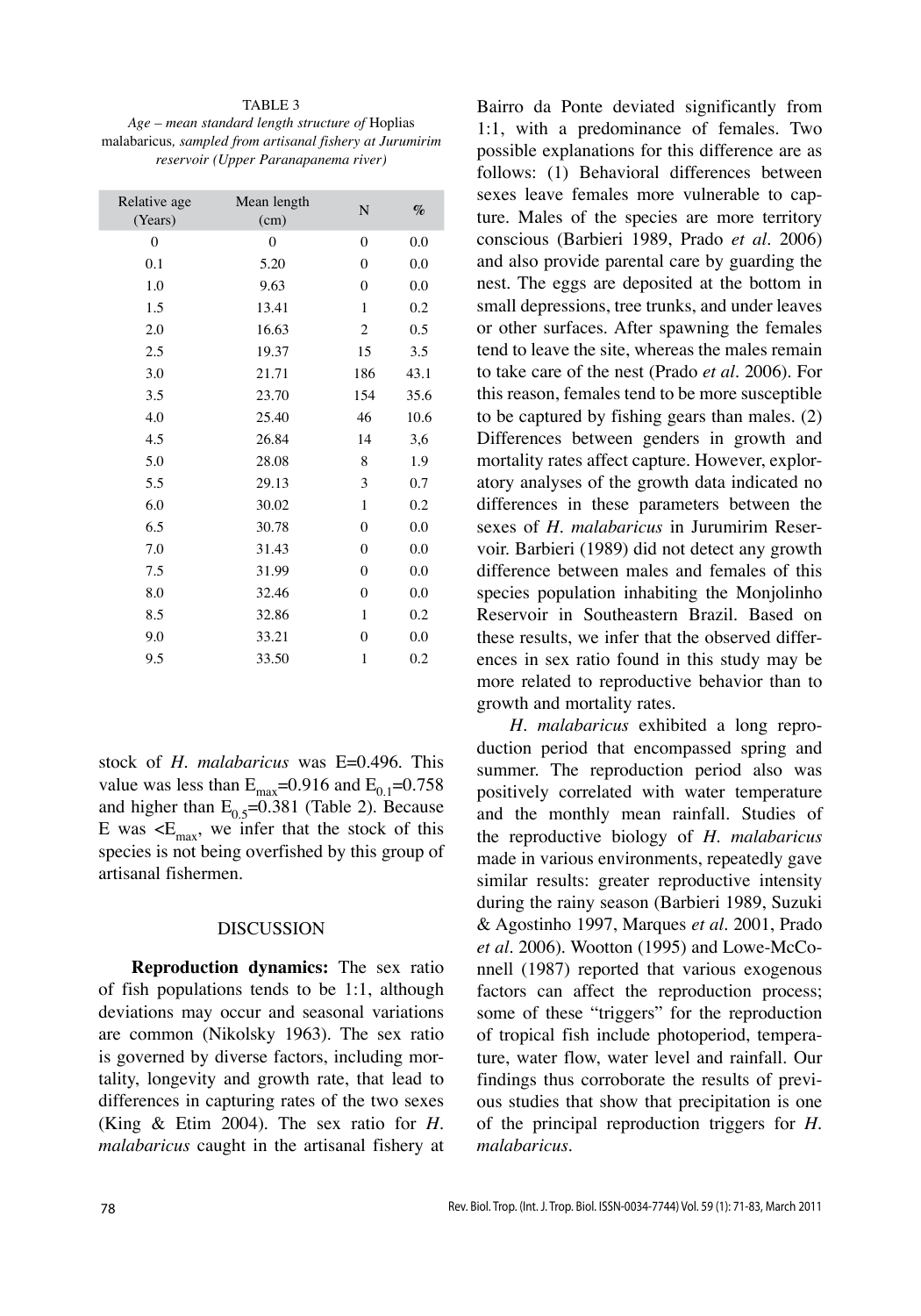Because *H. malabaricus* uses reproductive and behavioral tactics such as parental care, nest construction and reproduction in shallow environments and close to river margins, abrupt oscillations in the reservoir water level that cause retraction and expansion of the margins may increase the mortality rate of eggs and larvae, thereby may impact recruitment (Suzuki & Agostinho 1997) and ultimately affect the renewal capacity of the fish stock. Such changes may be accompanied by a drop in the fishery catch.

**Feeding:** In the studied area of the Jurumirim Reservoir, stomach contents of *H. malabaricus* consisted almost exclusively of fish; the presence of aquatic and land insects, vegetable matter, and Anuro was considered to be incidental. The piscivorous habit of adults is typical for this species (Winemiller 1989, Loureiro & Hahn 1996, Carvalho *et al.* 2002, Luz-Agostinho *et al.* 2006). A pattern of seasonality in feeding was clearly evident, with a predominance of Pimelodidae in summer, Curimatidae in autumn and Characidae (lambaris and piquira) in spring. The opportunistic choice of food seems to be one of the species' characteristics (Carvalho *et al.* 2002); which efficiently exploits the environment's available resources at a given time. Adaptability to a different diet is one life the tactics of a great number of tropical fish species (Lowe-McConnell 1987, Hahn & Fugi 2007) and is of great importance to *H. malabaricus*, as it allows adjustments to environmental conditions without alterations in population biomass.

The fact that *H. malabaricus* is a predator at the top of the chain (second and sometimes third order) at the Jurumirim Reservoir, may have a negative impact on the fishery. In long trophic chains, energy is lost after it moves from one level to the other and therefore the biomass sustained at the top of the chain tends to decrease. These long food chains, in tropical and particularly Brazilian reservoirs, are one of the reported causes for low fishery productivity (Fernando & Holcik 1982, Petrere Jr. 1996, Gomes & Miranda 2001).

**Length-weight relationships:** As a result of the capture gear employed (gill nets with meshes with more than 10cm between opposing knots), the catches of *H. malabaricus* by the artisanal fishery consist almost entirely of adult individuals, thus preserving juveniles. From this point of view, it seems that fishing pressure does not yet constitute a threat to the stock and the recruitment of the species. However, fishery pressure exerted only on larger individuals may lead to genetic degradation of the population, as reported by Conover & Munch (2002). In other words, the removal of larger individuals favours the survival of the smaller and slower growing individuals, which alters the genetic variability of the population by eliminating the genes that promote quick growth of the population (Conover & Munch 2002). Therefore, we agree with Agostinho *et al.* (2007, 2008) premise that the paradigms established in relation to the minimum size of first capture should be reviewed, as the preservation of longer individuals is of vital importance to maintain an economically viable fishery and for stock resilience.

In our study, *H. malabaricus* demonstrated a negative allometric growth pattern (i.e., it grew more quickly in length than in weight). This result differs from other findings for this species in different Brazilian reservoirs [Lobo, b*=*3.0 (Barbieri *et al.* 1982) and Monjolinho, b=3.1 (Barbieri 1989)], which both indicated isometric growth in those two environments. Even so, the value of b found in this study (2.7456) remained within the range of oscillation (2.5-3.5) reported by Le Cren (1951). The length-weight relationships provided a good model for the variables evaluation ( $R^2$ =0.9012).

Various factors can influence fish growth, such as sex, age, season of the year, type of nutrition, physiological conditions, difference in availability of food, period of reproduction and growth increment (Lalèyè 2006). When studying *Geophagus brasiliensis* (Cichlidae) in the Lages Reservoir, Dos Santos *et al.* (2004) concluded that the oligotrophic characteristic and the resulting lack of food combined with stress produced by the variation of the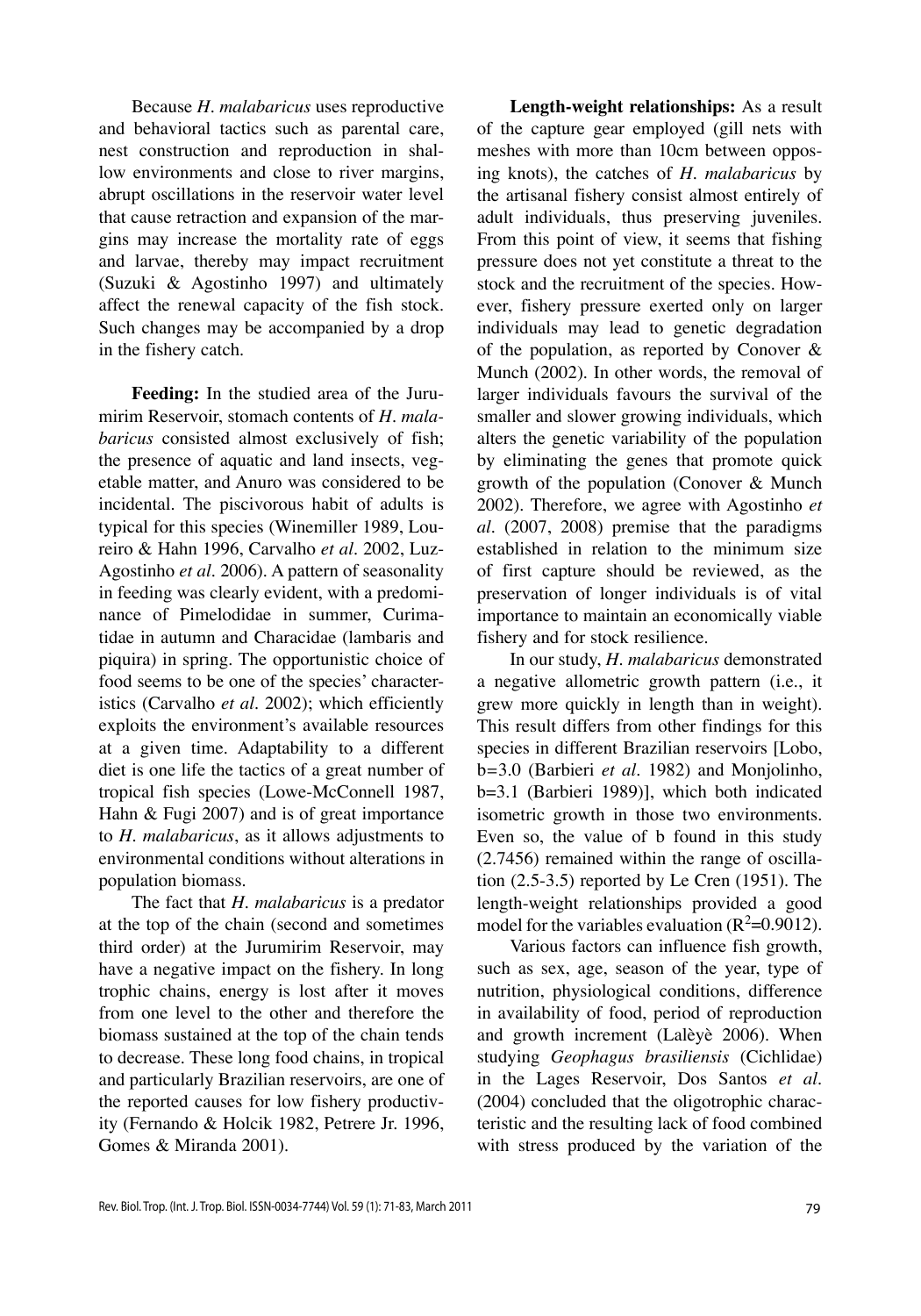reservoir's water level, might contribute to negative allometric growth of the species. At the point where the Paranapanema River flows into the Jurumirim Reservoir, its trophic state varies between oligotrophic and mesotrophic depending on the season of the year (Nogueira *et al.* 1999). In addition, the water levels of the marginal lagoons and channel of that section of the river vary considerably (4m between low and high water) as a result of the operational system of the Jurumirim Hydroelectric Plant (Granado & Henry 2008). It is therefore reasonable to assume that availability of food in the aquatic environment may also vary seasonally and thus influence this (negative allometric) growth coefficient, despite the fact that the species efficiently uses the available resources.

**Length growth and longevity potential:** The growth parameters estimated for *H. malabaricus* ( $L_{\infty}$ =35.18cm, k=0.32 years and longevity of 9.3 years) indicated that this species grows slowly. According to some authors, species with specialized food and elevated trophic level have a tendency to slower growth, great longevity and retarded gonads maturation (Lowe-McConnel 1987, Winnemiller 1989, Wootton 1995). We thus include *H. malabaricus* from this part of the Jurumirim Reservoir in this category because of its specialized food consumption (piscivorous), high trophic level (consumer of second and/or third order) and great longevity.

Studies of growth parameters of *H. malabaricus* in other environments revealed different values of  $L_{\infty}$ , k and longevity (Barbieri 1989, Angelini & Agostinho 2005). Because various endogenous and exogenous factors affect fish growth and longevity (Wootton 1995), it is difficult to identify the causal factors for these different results.

**Length and age structure:** Evaluation of the age structure indicated that individuals between 3.0 and 3.5 years old made up the bulk of captures in the artisanal fishery; they represented 78.7% of landings and consisted of specimens with a standard length of  $>21.0$ cm.

The individuals within these age classes were adults that may have reproduced once already, as the gonad analysis revealed that all individuals greater than >17.1cm long are mature.

**Mortality rates:** In this study, the natural mortality rate (M) exceeded the fishery mortality rate (F). Caddy & Mahon (1995) discussed the relationship between M and F and considered the maximum sustainable yield (MSY) to occur when F=M. Based on this concept, as the biological reference point (BRP), the exploitation of the stock of *H. malabaricus* in the study area does not suggest overfishing. However, scant evidence exists of such a relationship between M and F, so the maximum sustainable yield might be higher than M in certain cases (Caddy & Mahon 1995).

**Yield and biomass per recruit:** The relative yield-per-recruit analysis indicated that E (0.496) was bellow the values  $E_{0.1}$ (0.758) and  $E_{\text{max}}(0.916)$ .  $E_{0.1}$  has been adopted as the BRP for many fisheries and is defined as the exploitation rate at which the marginal increase of Y'/R is 10% of its virgin stock. In this study, the value of E remained below  $E_{0,1}$ , which indicates that the stock of *H. malabaricus* is not yet overfished, which in turn would warrant a natural increase of fishing effort. On the other hand, the value of E exceeded the value of  $E_0$ <sub>5</sub>, which means that F diminished the stock's virgin biomass by 50%. Thus, a more conservative stance should be assumed and an increase in the level of fishery effort is not advisable.

Our study of the population dynamics of *H. malabaricus* based on samples derived from an artisanal fishery located in the Jurumirim Reservoir in the transition area between the Paranapanema River and the reservoir led to the following conclusions: i) *H. malabaricus* exhibited reproduction dynamics and diet similar to those determined in other ecosystems, such as a long reproduction period, more intense reproductive activity during the rainy season, and piscivorous and opportunistic habits; ii) the fishery stock did not show evidence of overfishing and thus may continue to be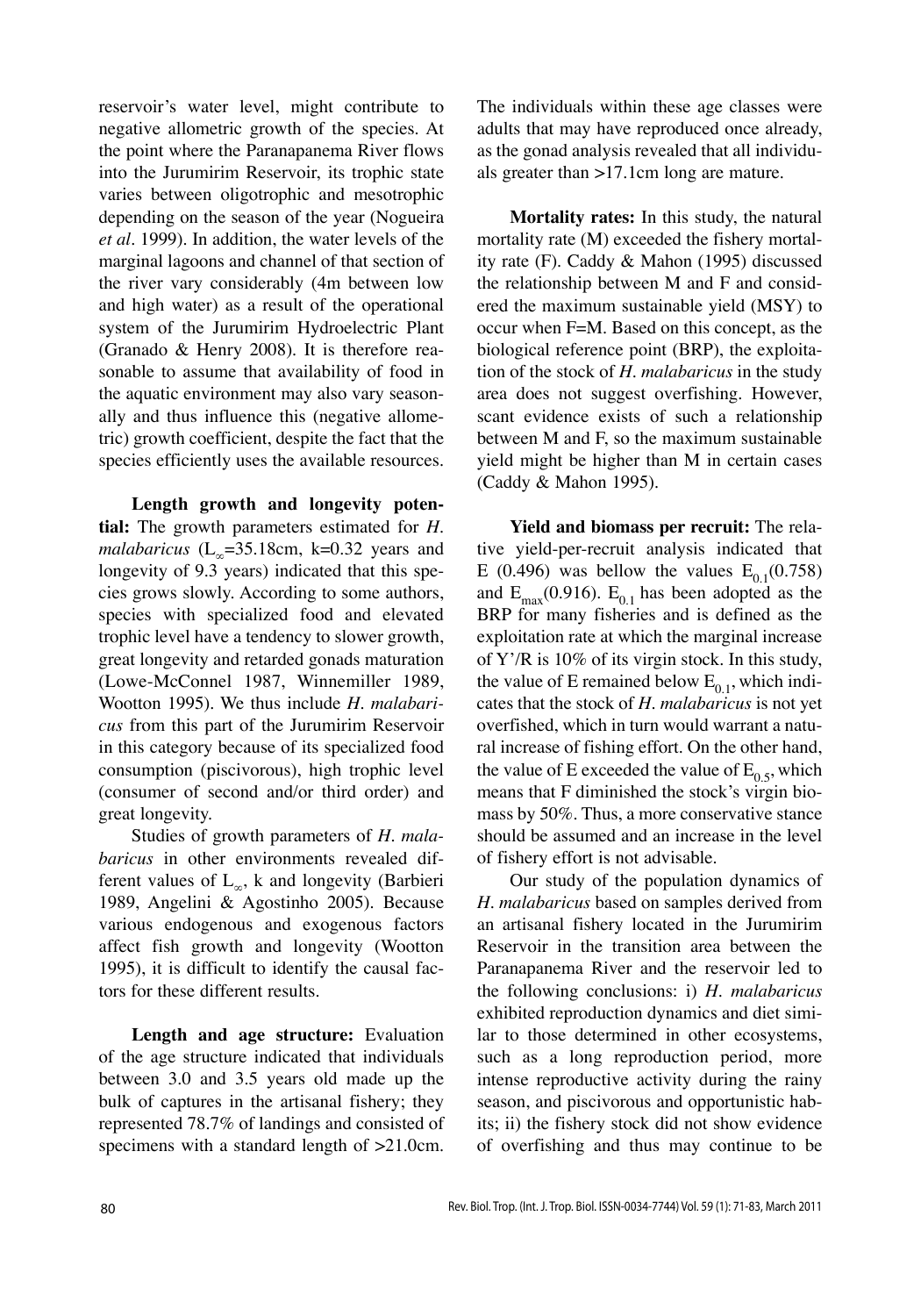exploited in a sustainable way by the artisanal fishing community; iii) *H. malabaricus* continues to represent an important source of income for these fishermen, thus mitigating the negative effects of damming on migratory species; iv) we recommend emphatically that no increase in fishery effort should be tolerated, lest the stock of this species be threatened.

# ACKNOWLEDGMENTS

We wish to thank the fishermen of the fisher community Bairro da Ponte who answered willingly and spontaneously the production forms; Joel Marques who assisted us in establishing contacts with local fishermen; the laboratory technicians Ricardo André dos Santos Teixeira and Renato Devidé; the entire team of the Laboratory for Fish Ecology of UNESP-Botucatu; the COORDENAÇÃO DE APER-FEIÇOAMENTO DE PESSOAL DE NÍVEL SUPERIOR (CAPES), for concession of a scholarship and Armin Schmid for assistance in the English version.

### RESUMEN

*Hoplias malabaricus* representa una alternativa económica viable para los pescadores artesanales que viven a la orilla de ríos que actualmente cuentan con represas en Brasil. El objeto del presente estudio fue evaluar la dinámica de la reproducción, alimentación, crecimiento y nivel de explotación de la especie nativa *Hoplias malabaricus*, capturada por pescadores artesanales en la zona de transición entre el río Paranapanema y el Embalse de Jurumirim. En 2005, los especimenes de *H. malabaricus* se obtuvieron utilizando redes agalleras de forma mensual y se registraron las siguientes características y datos biológicos de cada uno: longitud estándar, peso corporal, sexo, estadio reproductivo, peso de las gónadas y contenido estomacal. Estos datos fueron utilizados para estimar la proporción sexual, el período reproductivo y los hábitos alimenticios. Para evaluar los parámetros de crecimiento y el grado de explotación, los datos de frecuencia de la longitud estándar fueron analizados utilizando el software FISAT a través de la rutina ELEFAN I. Según los resultados obtenidos, la proporción sexual fue de 0.8:1 (macho:hembra); la reproducción fue observada durante todo el año, pero sobre todo en la primavera y el verano. El hábito alimentario fue piscívoro. Los parámetros de crecimiento y mortalidad fueron estimados en: L<sub>∞</sub>=35.18cm, k=0.32/año; longevidad=9.3, Z=1.25/año, M=0.63/año y F=0.62/año. La

relación longitud-peso fue: Wt=-3.1663+2.7456lnLp. El análisis de rendimiento por recluta estimó los siguientes valores: E=0.496, E<sub>max</sub>=0.916, E<sub>0.1</sub>=0.701 y E<sub>0.5</sub>=0.378. Puede concluirse que la población de *H. malabaricus* en la región estudiada todavía no está siendo altamente explotada.

**Palabras claves:** mortalidad, reproducción, alimentación, *Hoplias malabaricus*, Alto Paraná, producción-por-recluta, crecimiento.

#### REFERENCES

- Agostinho, A.A., L.C. Gomes & F.M. Pelicice. 2007. Ecologia e manejo de recursos pesqueiros em reservatórios do Brasil. Eduem, Maringá, Brasil.
- Agostinho, A.A., F.M. Pelicice & L.C. Gomes. 2008. Dams and de fish fauna of the Neotropical region: impacts and management related to diversity and fisheries. Braz. J. Bio. 68: 1119-1132.
- Angelini, R. & A.A. Agostinho. 2005. Parameter estimates for fishes of the Upper Paraná river floodplain and Iatipu reservoir (Brazil). NAGA 1-2: 53-57.
- Barbieri, G., J. Verani & M.C. Barbieri. 1982. Dinâmica quantitativa da nutrição de *Hoplias malabaricus* (Bloch, 1974), na represa do Lobo (Brotas-Itirapinas/ SP.). (Pices, Erythrinidae). Rev. Bras. Biol. 42: 295-302.
- Barbieri, G. 1989. Dinâmica da reprodução e crescimento de *Hoplias malabaricus* (Bloch, 1974) (Osteichthyes, erutrhynidae) da represa do Monjolinho, São Carlos/ SP. Rev. Bras. Zool. 6: 225-233.
- Caddy, J.F. & R. Mahon. 1995. Reference points for fisheries management. FAO, Roma.
- Carvalho, E.D., C.Y. Fujihara & R. Henry. 1998. A study of the ichthyofauna of the Jurumirim reservoir (Paranapanema River, São Paulo, Brzil): fish production and dominant species at three sites. Verh. Int. Verein. Limn. 26: 2199-2202.
- Carvalho, L.N., C.H.V. Fernandes & V.S.S. Moreira. 2002. Alimentação de *Hoplias malabaricus* (Bloch, 1794) (Osteichthyes, Erytrinidae) no rio Vermelho, Pantanal Mato-grossense. Rev. Bras. Zoocie. 4: 227-236.
- Carvalho, E.D., R.J. de Castro, V.F.B. da Silva & A.P. Vidotto. 2003. A estrutura das assembléias de peixes nas zonas de ecótono da represa de Jurumirim (Alto rio Paranapanema, SP), p. 249-278. *In* R. Henry (ed.). Ecótonos nas interfaces dos ecossistemas aquáticos. RiMA, São Carlos, Brasil.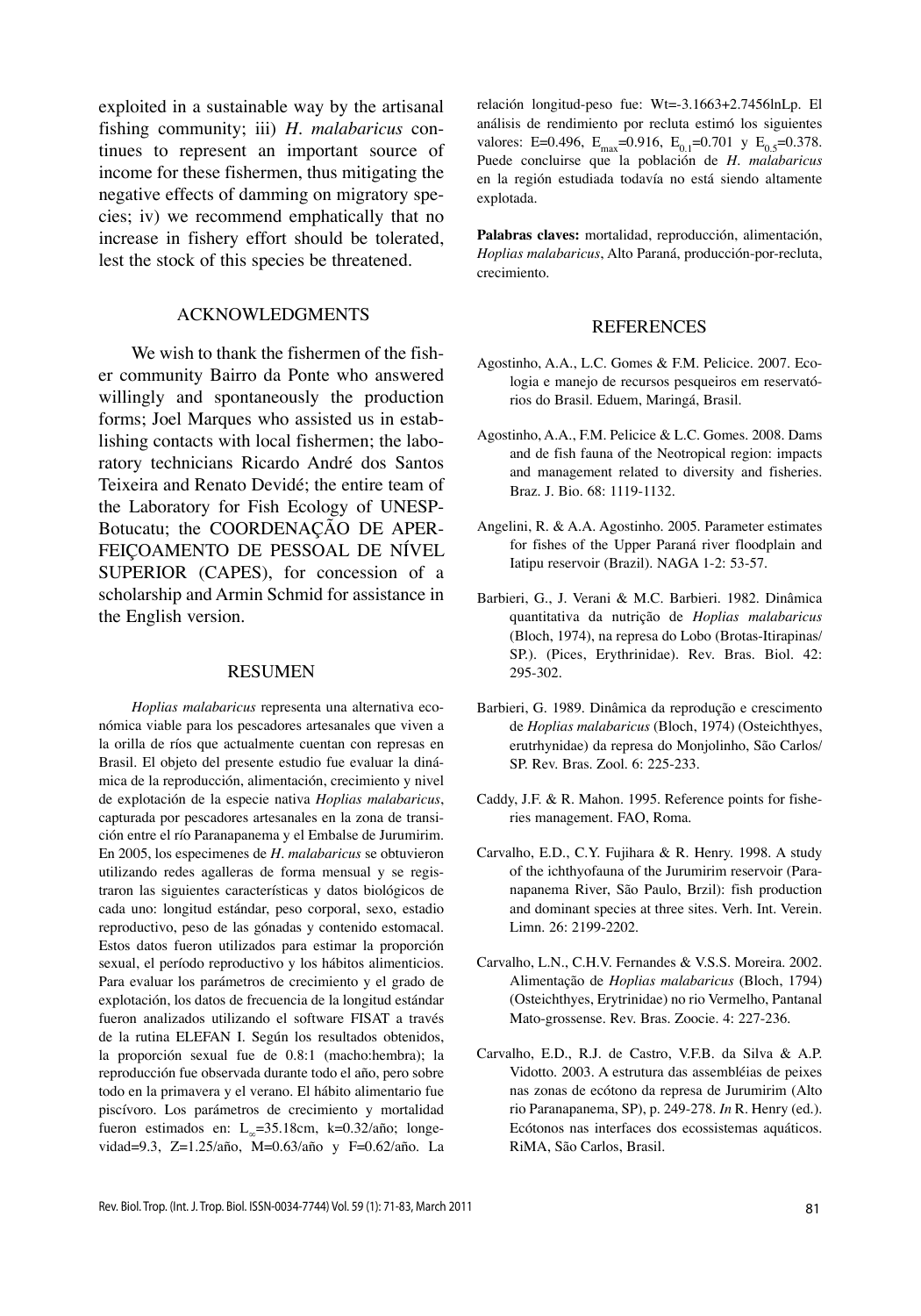- Carvalho, E.D., S.G. de C. Britto & M.L. Orsi. 2005. O panorama das introduções de peixes na bacia hidrográfica do rio Paranapanema, Alto Paraná, Brasil, p. 253-274. *In* O. Rocha, E.L.G. Espíndola, N. Fenerich-Verani, J.R. Verani & A.C. Reitzler (eds.). Espécies invasoras em águas doces – estudo de caso e propostas de manejo. Edufscar, São Carlos, Brasil.
- Conover, D.O. & S. Munch. 2002. Sustaining fisheries yields over evolutionary time scales. Science 297: 94-96.
- Fernando, C.H. & J. Holčík. 1982. The nature of fish communities: A factor influencing the fishery potential and yields of tropical lakes and reservoirs. Hydrobiologia 97: 127-140.
- Gayanilo Jr., F.C., P. Sparre & D. Pauly. 2005. FAO-ICLARM stock assessment tools II (FiSAT II). Revised version. User's guide. FAO Computerized Information Serie (Fisheries), Roma, Italia.
- Gomes, L.C. & L.E. Miranda. 2001. Riverine characteristics dicate composition of fish assemblages and limit fisheries in reservoirs of the Upper Paraná River basin. Regulated River: Research & Management 17: 67-76.
- Granado, D.C. & R. Henry. 2008. The influence of the hydrologic pulse on the water physical and chemical variables of lateral lakes with different connection levels to Paranapanema River in the mouth zone at Jurumirim Reservoir (São Paulo, Brazil). Acta Limnol. Bras. 20: 265-275.
- Hahn, N. & R. Fugi. 2007. Alimentação de peixes em reservatórios brasileiros: alterações e conseqüências nos estágios iniciais do represamento. Oecol. Bras. 11: 469-480.
- Hyslop, E.J. 1980. Stomach Contents Analysis a Review of Methods and their Application. J. Fish. Biol. 17: 411-429.
- Kawakami, E. & G. Vazzoler. 1980. Método gráfico e estimativa de índices alimentares aplicado no estudo de alimentação de peixes. Bol. Inst. Oceanogr. 29: 205-207.
- King, R.P. & L. Etim. 2004. Reproduction, growth, mortality and yield of *Tilapia mariae* Boulenger 1899 (Cichlidae) in a Nigerian rainforest wetland stream. J. Appl. Ichthyol. 20: 502-510.
- Lalèyè, P.A. 2006. Length-weight and length-length relationships of fish from the Ouémé River in Bénin (West Africa). J. Appl. Ichthyol. 22: 502-510.
- Le Cren, E.D. 1951. The length-weight relationship and seasonal cycle in gonad weight and condition in Perch (*Perca fluviatilis*). J. Anim. Ecol. 20: 201-219.
- Loureiro, V.E. & N. Hahn. 1996. Dieta e atividade alimentar da traíra, *Hoplias malabaricus* (Bloch, 1794) (Osteichthyes: Erythrinidae), nos primeiros anos de formação do reservatório de Segredo – PR. Acta Limn. Bras. 8: 195-205.
- Lowe-McConnell, R.H. 1987. Ecological studies in tropical fish communities. Cambridge, Cambridge, Great Britain.
- Luz-Agostinho, K.D.G., L.M. Bini, R. Fugi, A.A. Agostinho & H.F. Júlio Jr. 2006. Food spectrum and trophic structure of the ichthyofauna of Corumbá reservoir, Paraná river basin, Brazil. Neotrop. Ichthyol. 4: 61-68.
- Marques, D.K.S., H. de C.B. Gurgel & I. Lucena. 2001. Época de reprodução de *Hoplias malabaricus* Bloch, 1794 (Osteichthyes, Erythrinidae) da barragem do rio Gramame, Alhandra, Paraíba, Brasil. Rev. Bras. Zoocie. 3: 61-67.
- Nikolsky, G.V. 1963. The Ecology of Fishes. Academic, London, Great Britain.
- Nogueira, M.G., R. Henry & F.E. Maricatto. 1999. Spatial and temporal heterogeneity in the Jurumirim reservoir, São Paulo, Brazil. *Lake and Reservoir Management* 4: 107-120.
- Novaes, J.L.C. 2008. Estudo comparativo da pesca artesanal em dois grandes reservatórios do alto Paraná: Barra Bonita (rio Tietê) e Jurumirim (rio Paranapanema). Ph.D. Thesis, Universidade Estadual Paulista, Botucatu, Brasil.
- Pauly, D. 1980. On the interrelationships between natural mortality, growth parameters and mean environmental temperature in 175 stocks. J. Cons. CIEM. 39: 175-192.
- Petrere Jr., M. 1996. Fisheries in large tropical reservoirs in South America. Lakes & *Reservoirs*: Research and Management 2: 111-133.
- Prado, C.P.A., L.M. Gomeiro & O. Froehlich. 2006. Spawning and parental care in *Hoplias malabaricus* (Teleostei, Characiformes, Erytrinidae) in the Southern pantanal, Brazil. Braz. J. Biol. 66: 697-702.
- Dos Santos, A.F.G.N., L.N dos Santos & F.G. Araújo. 2004. Water level influences on body condition of *Geophagus brasiliensis* (Perciformes: Cichlidae) in a Brazilian oligotrophic reservoir. Neotrop. Ichthyol. 2: 151-156.